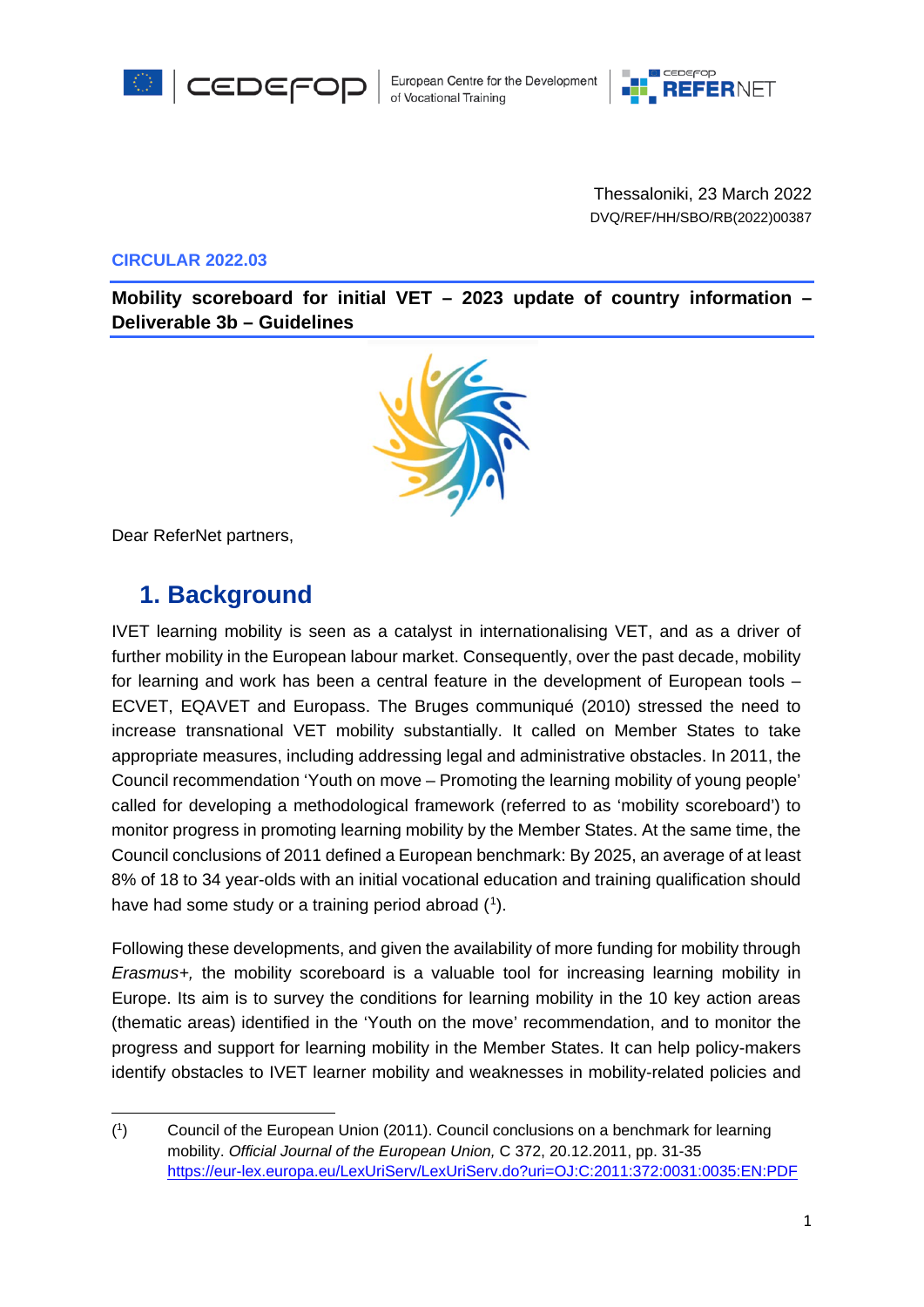practices. In conjunction with other Commission initiatives, the scoreboard is intended to contribute to the design of new policy initiatives aimed to facilitate learning mobility. From 2015 to 2021, Cedefop – together with the Commission and the ad hoc expert group on an IVET mobility scoreboard, and supported by ReferNet – has set up the scoreboard, available online for use by policy-makers, experts, mobility stakeholders, and the wider public. Work in coming years will focus on updating the data and improving the usability of the tool.

#### **2. Purpose**

In 2022, ReferNet will continue carrying out data provision work for the IVET mobility scoreboard. This will be done in the form of providing Cedefop with updated country fiches. Cedefop will process this information upon receipt. The updated scoreboard data will be posted online in September 2023.

### **3. Method**

To proceed with this work, you are requested to:

- a. Download your complete country fiche from the online scoreboard on [https://www.cedefop.europa.eu/en/tools/mobility-scoreboard/country-fiches.](https://www.cedefop.europa.eu/en/tools/mobility-scoreboard/country-fiches) To do so:
	- Select countries: *your country*
	- **Select fiche in full or part: All**
	- Select year(s): *2021*
	- **-** Apply
- b. Copy the fiche and paste it into an MS Word file. Save the file.
- c. Update the fiche. It is recommended to involve all relevant information sources at country level. Save.
- d. Have the updated fiche validated by your national representative (NR).
- e. Finalise the update based on the NR's feedback.
- f. Deliver a clean version of the finalised fiche through the workflow on the ReferNet platform.

Please note that the updates are planned to appear online in September 2023.